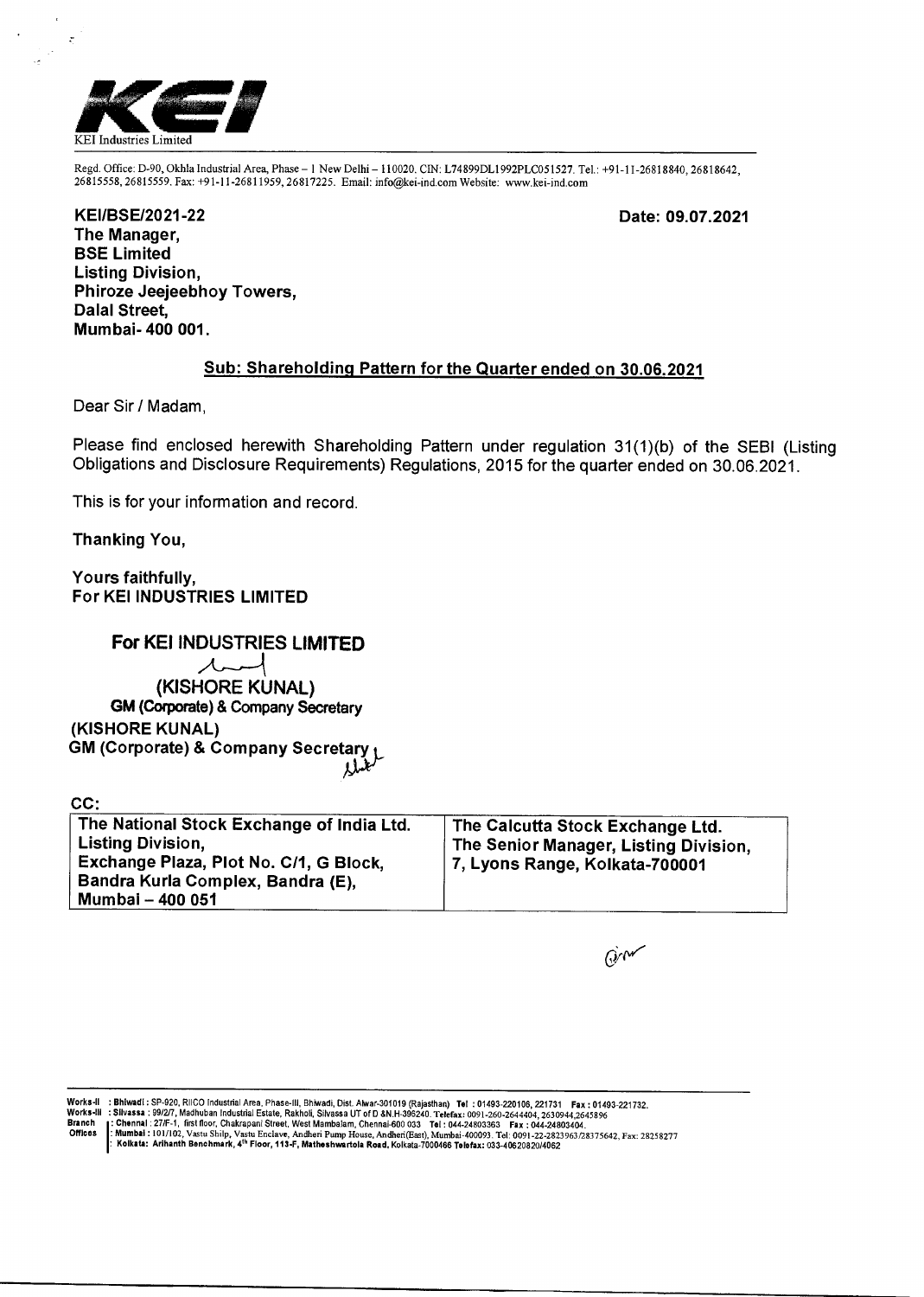## **DISCLOSURE OF HOLDING OF SPECIFIED SECURITIES**

**Name of Listed Entity in the Control of Listed Entity Scrip Code/Name of Scrip/Class of Security : 517569-BSE/ KEI-NSE/2** 

**Scrip Code/Name of Scrip/Class of Security : 517569-BSE/ KEI-NSE/21180-CSE/KEI Industries Limited/ Equity Share Ended June 30, 2021 : Reg. 31(1)(b) for the quarter ended June 30, 2021** 

## **We hereby declare the following:**

 $\mathbb{R}^n$   $\mathbb{R}^n$ 

 $\lambda_{\rm eff}$  is  $\lambda_{\rm eff}$ 

| Particulars                                             | <b>Yes</b> | <b>No</b> |
|---------------------------------------------------------|------------|-----------|
| Whether the Listed Entity has issued any partly paid up |            |           |
| shares?                                                 |            |           |
| Whether the Listed Entity has issued any Convertible    |            |           |
| Securities or Warrants?                                 |            |           |
| Whether the Listed Entity has any shares against which  |            |           |
| depository receipts are issued?                         |            |           |
| Whether the Listed Entity has any shares in locked-in?  |            |           |
| Whether any shares held by promoters are pledge or      |            |           |
| otherwise encumbered?                                   |            |           |

**For KEI INDUSTRIES LIMITED .A.------1 (KISHORE KUNAL) GM (Corporate) & Company Secretary**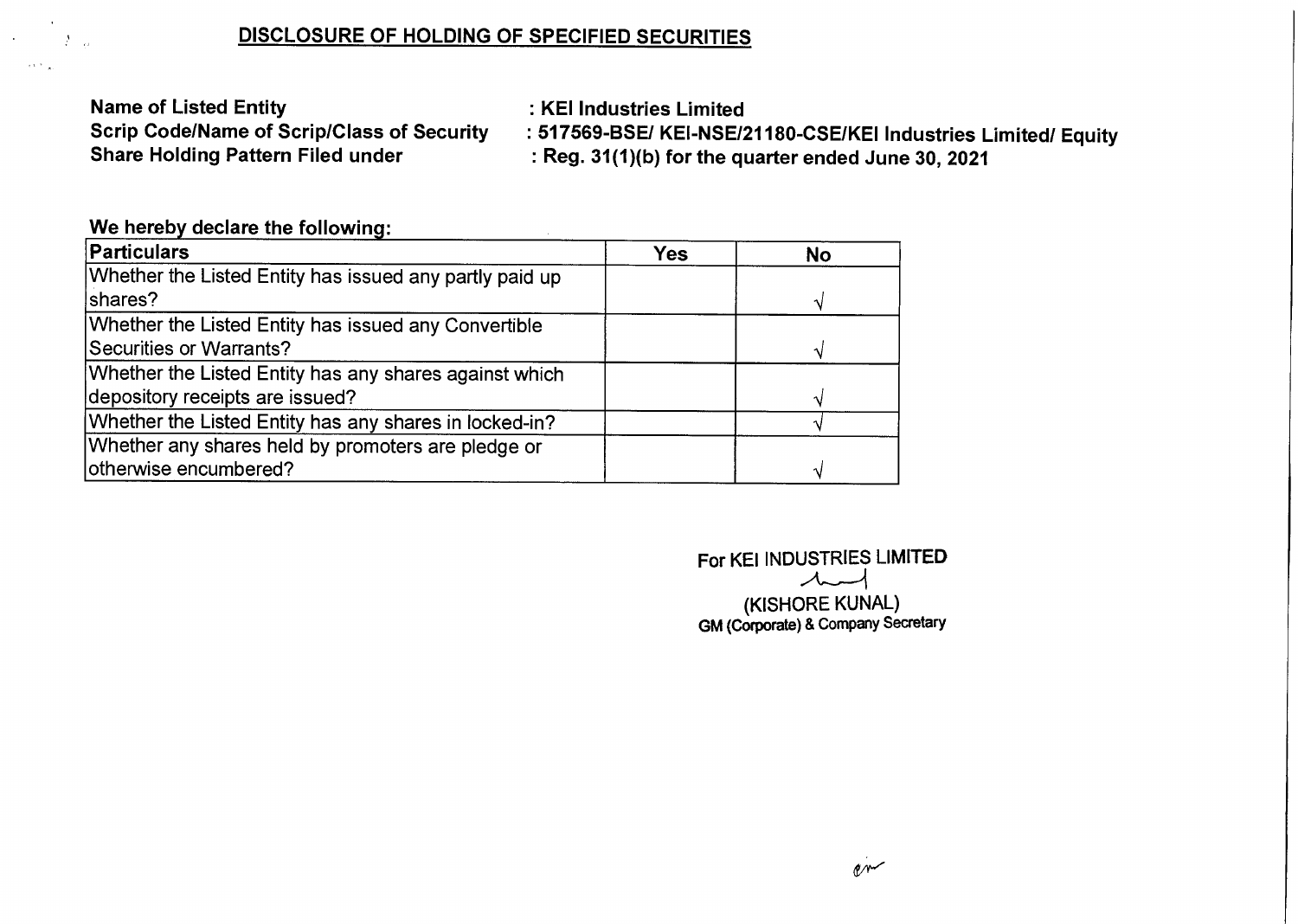## Table I - Summary Statement holding of specified securities

| section | ---<br>Category | Category of shareholder Nos. of     | ders  | No. of fully paid up No. of<br>sharehol equity shares held Partly paid underlying | shares<br>held | up equity Depository<br>Receipts | No. of shares Total nos. shares Shareholding Number of Voting Rights held in each class of<br> heid | as a % of total<br>no. of shares<br>(calculated as<br>per SCRR.<br>1957) | securities     |                                       |               |                     | Underlying<br>converlible<br>securities<br>(including<br>Warrants) | No. of Shares Shareholding,<br>as a %<br>Outstanding assuming full<br><b>Conversion of</b><br>convertible<br>securities (as a<br>percentage of<br>diluted share<br>capital) | Number of Locked in<br>shares |                    | Number of Shares<br>encumbered |           | Number of equity<br>piedged or otherwise shares held in<br>dematerialized<br>form |
|---------|-----------------|-------------------------------------|-------|-----------------------------------------------------------------------------------|----------------|----------------------------------|-----------------------------------------------------------------------------------------------------|--------------------------------------------------------------------------|----------------|---------------------------------------|---------------|---------------------|--------------------------------------------------------------------|-----------------------------------------------------------------------------------------------------------------------------------------------------------------------------|-------------------------------|--------------------|--------------------------------|-----------|-----------------------------------------------------------------------------------|
|         |                 |                                     |       | (IV)                                                                              | l(V)           | V                                | $ (VII)= (IV+ (V)+$<br>(VI)                                                                         | (VIII)<br>As a % of<br>$(A+B+C2)$                                        | <b>Class X</b> | No of Voting Rights<br><b>Class Y</b> | (IX)<br>Total | Total as a<br>∣% of | l(X)                                                               | (XI)= (VII)+(X)<br>As a % of                                                                                                                                                | INo.                          | (XII)<br>As a % of | (XIII)<br>INo.                 | As a % of | (xiv)                                                                             |
|         | (A)             | Promoter & Promoter<br>Group        |       | 35253150                                                                          |                |                                  | 35253150                                                                                            | 39.23                                                                    | 35253150       |                                       | 35253150      | 39.23               |                                                                    | (A+B+C2)<br>39.23                                                                                                                                                           | (a)                           | Itotal             |                                | total     | 35253150                                                                          |
|         | (B)             | Public                              | 77868 | 54602288                                                                          |                |                                  | 54602288                                                                                            | 60.77                                                                    | 54602288       |                                       | 54602288      | 60.77               |                                                                    | 60.77                                                                                                                                                                       |                               |                    |                                |           | 54503522                                                                          |
|         | (C)             | Non Promoter-Non<br>Public          |       |                                                                                   |                |                                  |                                                                                                     |                                                                          |                |                                       |               |                     |                                                                    |                                                                                                                                                                             |                               |                    |                                |           |                                                                                   |
|         | (C1)            | <b>Shares underlying DRs</b>        |       |                                                                                   |                |                                  |                                                                                                     |                                                                          |                |                                       |               |                     |                                                                    |                                                                                                                                                                             |                               |                    |                                |           |                                                                                   |
|         | (C2)            | Shares held by Employee 0<br>Trusts |       |                                                                                   |                |                                  |                                                                                                     |                                                                          |                |                                       |               |                     |                                                                    |                                                                                                                                                                             |                               |                    |                                |           |                                                                                   |
|         |                 | Total                               | 77876 | 89855438                                                                          |                |                                  | 89855438                                                                                            | 100                                                                      | 89855438       |                                       | 89855438      | 100                 |                                                                    | 100                                                                                                                                                                         |                               |                    |                                |           | 89756672                                                                          |

**For KEI INDUSTRIES LIMITED (KISHORE KUNAL) GM (Corporate) &** Company Secretary

 $G_{\Lambda}$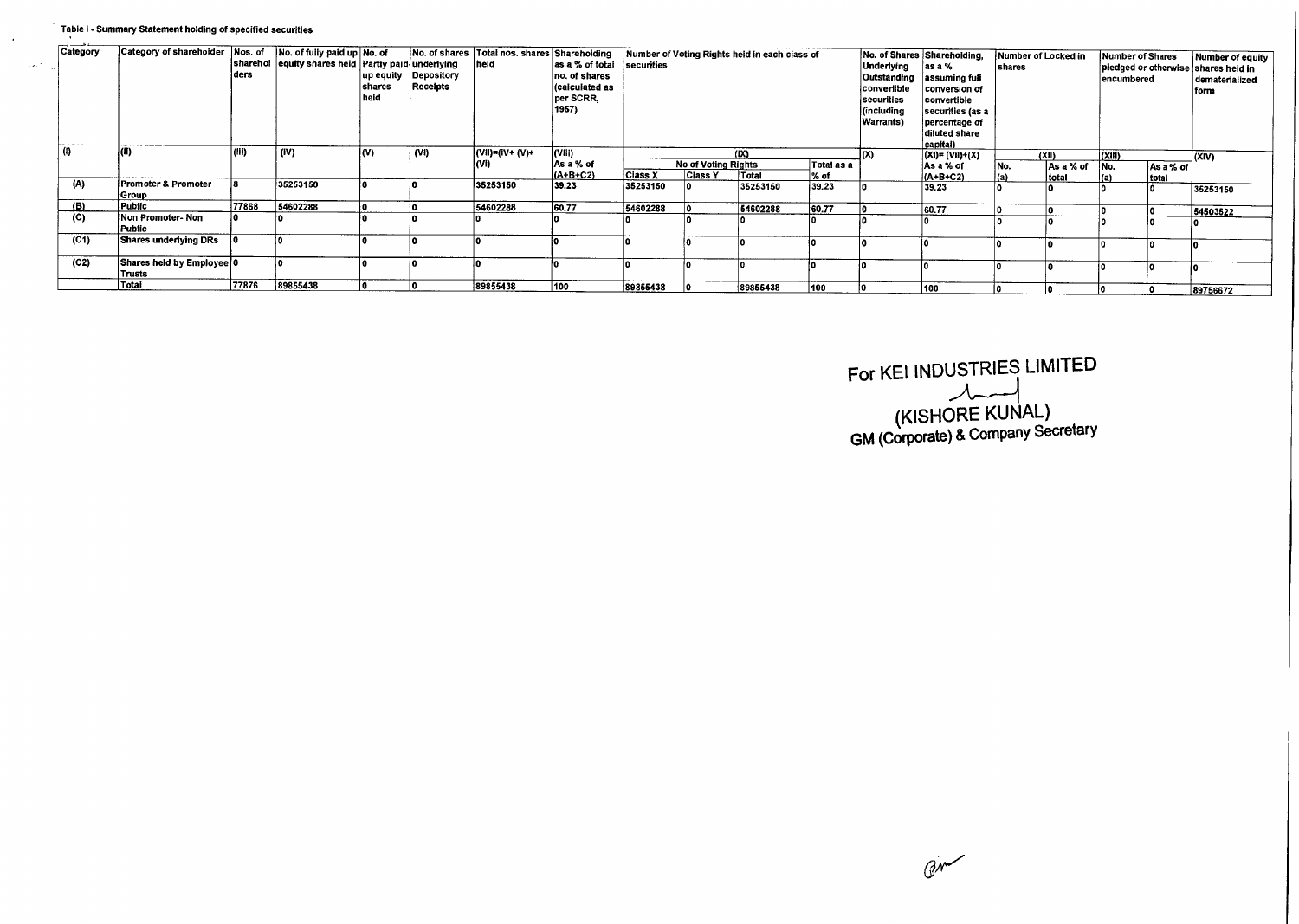|     | Category & Name of the PAN<br><b>Shareholders</b>                                         |            | No. of<br>shareh<br>older | No. of fully paid<br>up equity share s<br>held | Partly<br>paid-up<br>equity<br>shares<br>heid | Nos, of shares<br>underlying Depository<br>Receipts | Total nos.<br>shares held | of total<br>no, of<br>shares<br><i><b>(calculate</b></i><br>d as per<br><b>SCRR.</b><br>1957) | ing as a % securities |                                                    |          | Sharehold Number of Voting Rights held in each class of |     | No. of Shares<br>Underlying<br>Outstanding<br>convertible<br>securities<br>(including<br><b>Warrants)</b> |                | Shareholding, as Number of<br>a % assuming full<br>conversion of<br>convertible<br>securities (as a<br>percentage of<br>diluted share<br>capital) | shares   | Locked in                          |          | Number of<br>Shares pledged<br>or otherwise<br>encumbered | Number of<br>equity<br>shares held<br>dematerializ<br>ed form |
|-----|-------------------------------------------------------------------------------------------|------------|---------------------------|------------------------------------------------|-----------------------------------------------|-----------------------------------------------------|---------------------------|-----------------------------------------------------------------------------------------------|-----------------------|----------------------------------------------------|----------|---------------------------------------------------------|-----|-----------------------------------------------------------------------------------------------------------|----------------|---------------------------------------------------------------------------------------------------------------------------------------------------|----------|------------------------------------|----------|-----------------------------------------------------------|---------------------------------------------------------------|
|     | lm                                                                                        | (II)       | (III)                     | (IV)                                           | (V)                                           | $\overline{\text{(VI)}}$                            | $= 100$                   | (VIII)                                                                                        |                       |                                                    | (IX)     |                                                         | (x) | $(XI) = (VII)+(X)$                                                                                        |                | (XI)                                                                                                                                              |          | (x  )                              | (XIV)    |                                                           |                                                               |
|     |                                                                                           |            |                           |                                                |                                               |                                                     | IV+V+VI)                  | As a % of<br>$(A + B +$<br>C2                                                                 | Class X               | <b>No of Voting Rights</b><br><b>Class Y Total</b> |          | <b>Total as a</b><br>% of Total<br>Votina               |     | As a % of A+B+C2 No.                                                                                      | (a)            | As a % No.<br>of total $(a)$<br><b>Shares</b>                                                                                                     |          | As a % of<br>total share<br>s heid |          |                                                           |                                                               |
|     | Indian                                                                                    |            |                           |                                                |                                               |                                                     |                           |                                                                                               |                       |                                                    |          |                                                         |     |                                                                                                           |                |                                                                                                                                                   |          |                                    |          |                                                           |                                                               |
| (a) | Individuals/Hindu<br>undivided Family                                                     |            | 3                         | 18173150                                       |                                               | I∩                                                  | 18173150                  | 20.22                                                                                         | 18173150              | ١o                                                 | 18173150 | 20.22                                                   |     | 20.22                                                                                                     | ١o             | 0.00                                                                                                                                              |          | 0.00                               | 18173150 |                                                           |                                                               |
|     | Anil Gupta HUF<br>(Karta - Anil Gupta)                                                    | AAAHA1650E |                           | 4650375                                        | $\Omega$                                      | l٥                                                  | 4650375                   | 5.18                                                                                          | 4650375               | I٥                                                 | 4650375  | 5.18                                                    | I۵  | 5.18                                                                                                      | l٥             | 0.00                                                                                                                                              |          | 0.00                               | 4650375  |                                                           |                                                               |
|     | Archana Gupta                                                                             | AAHPG2849Q |                           | 837315                                         | I٥                                            | lo.                                                 | 837315                    | 0.93                                                                                          | 837315                | l٥                                                 | 837315   | 0.93                                                    | l٥  | 0.93                                                                                                      | l٥             | 0.00                                                                                                                                              |          | 0.00                               | 837315   |                                                           |                                                               |
|     | Anil Gupta                                                                                | AAJPG9055C |                           | 12685460                                       | lo i                                          | I٥                                                  | 12685460                  | 14.12                                                                                         | 12685460              | I٥                                                 | 12685460 | 14.12                                                   | ١o  | 14.12                                                                                                     | I٥             | 0.00                                                                                                                                              |          | 0.00                               | 12685460 |                                                           |                                                               |
| (b) | Central Government/<br><b>State Government(s)</b>                                         |            | O.                        |                                                | l٥                                            | ۱η                                                  | n                         | 0.00                                                                                          |                       | m                                                  |          | 0.00                                                    | ١o  | 0.00                                                                                                      | l۵             | 0.00                                                                                                                                              | ١o       | 0.00                               | n        |                                                           |                                                               |
| (c) | Financial Institutions/<br><b>Banks</b>                                                   |            | O                         | O                                              | n                                             | Īσ                                                  | O                         | 0.00                                                                                          | l٥                    | I٥                                                 |          | 0.00                                                    | l٥  | 0.00                                                                                                      | l٥             | 0.00                                                                                                                                              |          | 0.00                               | 'n       |                                                           |                                                               |
| (d) | Any Other - Bodies<br>Corporates                                                          |            | 5                         | 17080000                                       | l٥                                            | ١o                                                  | 17080000                  | 19.01                                                                                         | 17080000              | I٥                                                 | 17080000 | 19.01                                                   | ١o  | 19.01                                                                                                     | ln.            | 0.00                                                                                                                                              |          | 10.00                              | 17080000 |                                                           |                                                               |
|     | KEI Cables Pvt. Ltd.                                                                      | AAACK5445L |                           | 1575000                                        |                                               | l٥                                                  | 1575000                   | 1.75                                                                                          | 1575000               | lo.                                                | 1575000  | 1.75                                                    | 10  | 1.75                                                                                                      |                | io.oo                                                                                                                                             |          | 0.00                               | 1575000  |                                                           |                                                               |
|     | Projection Financial &<br>Management<br>Consultants Pvt. Ltd.                             | AAACP6975A |                           | 7900000                                        |                                               | l٥                                                  | 7900000                   | 8.79                                                                                          | 7900000               | ln.                                                | 7900000  | 8.79                                                    | l٥  | 8.79                                                                                                      |                | 0.00                                                                                                                                              |          | 0.00                               | 7900000  |                                                           |                                                               |
|     | Dhan Versha Agency<br>Pvt. Ltd.                                                           | AABCD6005G |                           | 1000000                                        | l٥                                            | l۵                                                  | 1000000                   | 1.11                                                                                          | 1000000               | ١o                                                 | 1000000  | 11.11                                                   | l٥  | 1.11                                                                                                      | n.             | 0.00                                                                                                                                              |          | 0.00                               | 1000000  |                                                           |                                                               |
|     | Shubh Laxmi Motels &<br>Inns Pvt. Ltd.                                                    | AAGCS3091N |                           | 3480000                                        |                                               | l٥                                                  | 3480000                   | 3.87                                                                                          | 3480000               | n.                                                 | 3480000  | 3.87                                                    | l٥  | 3.87                                                                                                      | ١o             | 0.00                                                                                                                                              | ł٥       | 0.00                               | 3480000  |                                                           |                                                               |
|     | Soubhagya Agency Pvt. AAGCS4508N<br>Ltd.                                                  |            |                           | 3125000                                        |                                               | ۱n                                                  | 3125000                   | 3.48                                                                                          | 3125000               |                                                    | 3125000  | 3.48                                                    | l٥  | 3.48                                                                                                      | ١o             | 0.00                                                                                                                                              | ۱n       | 0.00                               | 3125000  |                                                           |                                                               |
|     | Sub-Total (A)(1)                                                                          |            | R                         | 35253150                                       | n                                             | l۵                                                  | 35253150                  | 39.23                                                                                         | 35253150              | 'n                                                 | 35253150 | 39.23                                                   | l۵  | 39.23                                                                                                     | lo.            | 0.00                                                                                                                                              | ١n       | 10.00                              | 35253150 |                                                           |                                                               |
|     | Foreign                                                                                   |            |                           |                                                |                                               |                                                     |                           |                                                                                               |                       |                                                    |          |                                                         |     |                                                                                                           |                |                                                                                                                                                   |          |                                    |          |                                                           |                                                               |
| (a) | Individuals (Non-<br>Resident Individuals/<br>Foreign Individuals)                        |            | In                        | I٥                                             |                                               | ۱n                                                  | n                         | 0.00                                                                                          | n                     | $\Omega$                                           |          | 0.00                                                    | ۱n  | 10.00                                                                                                     | $\overline{0}$ | 0.00                                                                                                                                              | $\Omega$ | 0.00                               |          |                                                           |                                                               |
| (b) | Government                                                                                |            | <sub>0</sub>              | lo.                                            |                                               | ١o                                                  | O                         | 0.00                                                                                          |                       | <sub>0</sub>                                       | ۱a       | 0.00                                                    | ١o  | 0.00                                                                                                      | ۱o             | 0.00                                                                                                                                              |          | 0.00                               | ١o       |                                                           |                                                               |
| (c) | Institutions                                                                              |            | l۵                        | ۱ö                                             |                                               | I٥                                                  | O                         | 0.00                                                                                          |                       | lo.                                                | ١o       | 0.00                                                    | lo. | 0.00                                                                                                      | 'n             | 0.00                                                                                                                                              | ١o       | 0.00                               | ١o       |                                                           |                                                               |
| (d) | Foreign Portfolio Investor                                                                |            | ln.                       | $\overline{a}$                                 |                                               | lo.                                                 |                           | 0.00                                                                                          |                       | $\Omega$                                           | $\Omega$ | 0.00                                                    | ۱o  | 0.00                                                                                                      | n              | 0.00                                                                                                                                              | l٥       | 0.00                               | ln.      |                                                           |                                                               |
| (e) | Any Other                                                                                 |            | n                         | ⊺о                                             |                                               | I٥                                                  | n                         | 0.00                                                                                          | $\Omega$              | ١o                                                 | ١n       | 0.00                                                    | ١o  | 0.00                                                                                                      |                | 0.00                                                                                                                                              | ın       | 0.00                               | lo.      |                                                           |                                                               |
|     | Sub-Total (A)(2)                                                                          |            | Ô                         | ۱η                                             |                                               | ١o                                                  | n.                        | 0.00                                                                                          |                       | ln.                                                | ۱٥       | 0.00                                                    | I٥  |                                                                                                           |                | 0.00                                                                                                                                              | To       | 0.00                               | lo.      |                                                           |                                                               |
|     | <b>Total Shareholding of</b><br><b>Promoter and Promoter</b><br> Group (A)= (A)(1)+(A)(2) |            |                           | 35253150                                       |                                               | I٥                                                  | 35253150                  | 39.23                                                                                         | 35253150              | lo.                                                | 35253150 | 39.23                                                   | ١o  | 39.23                                                                                                     |                | 0.00                                                                                                                                              | 1o       | 0.00                               | 35253150 |                                                           |                                                               |

**For KEI INDUSTRIES LIMITED** 

**(KISHORE KUNAL) GM** (Corporate) & Company Secretary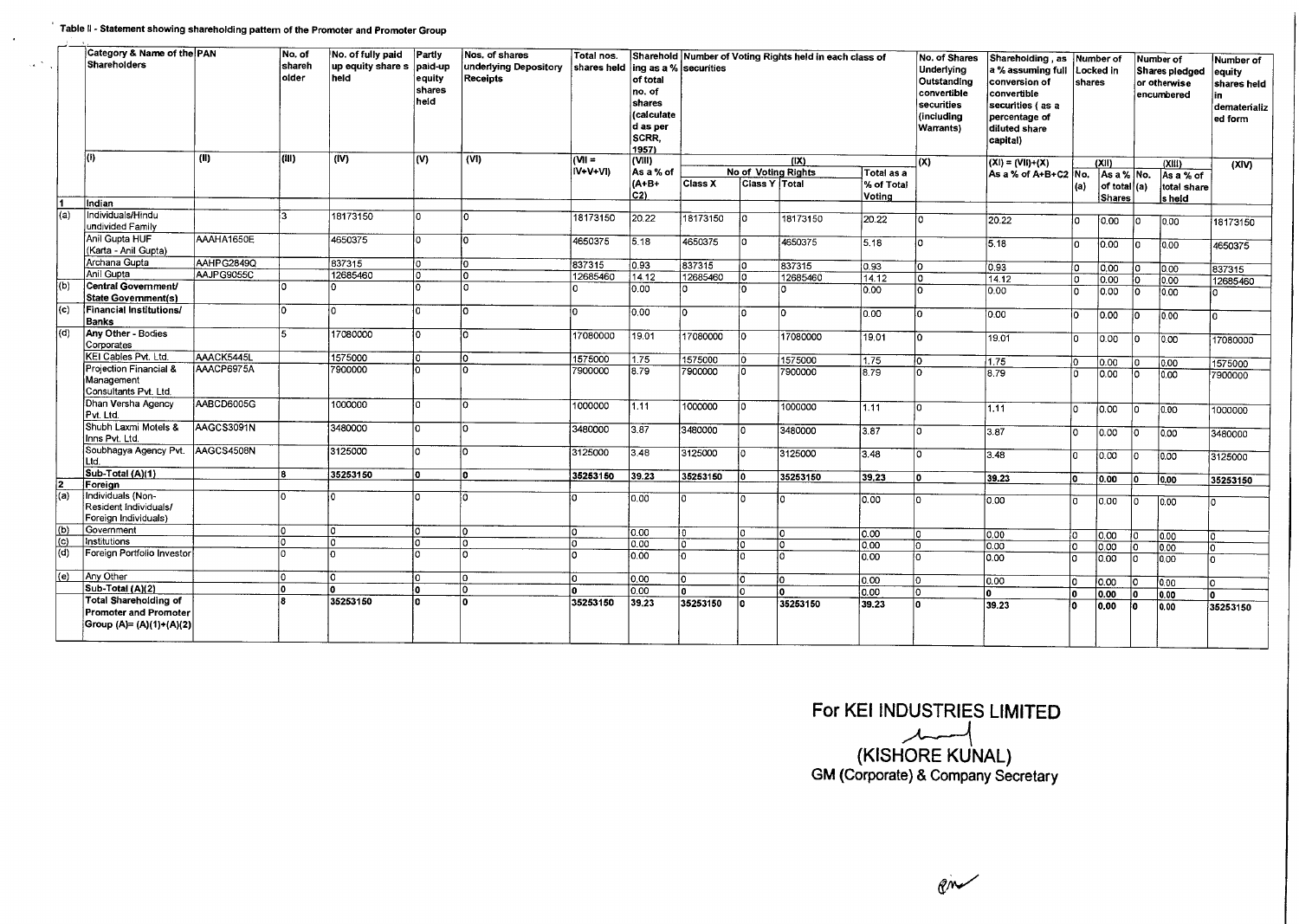|     | Category & Name of the<br>Shareholders                                                               | PAN<br>Nos. of<br>shareh<br>older<br>(11)<br>(III) | No. of fully paid<br>up equity shares<br>held | Partly<br>paid-up<br>equity<br>shares<br>held | Nos, of shares<br>underlying Depository<br>Receipts | Total nos.<br>shares held |          | Number of Voting Rights held in each class of<br>securities |                                       | No. of Shares<br>Total<br><b>Underlying</b><br>shareholding , as<br>Outstanding<br>a % assuming full<br>convertible<br>conversion of<br>securities<br>convertible<br>(including<br>securities (as a<br><b>Warrants</b> )<br>percentage of<br>diluted share<br>capital)<br>(X) |          |                                    | <b>shares</b> | Number of<br>Locked in | Number of<br>or otherwise<br>encumbered | Shares pledged                                | Number of<br>equity<br>shares held<br>l in<br>dematerializ<br>ed form |                            |              |
|-----|------------------------------------------------------------------------------------------------------|----------------------------------------------------|-----------------------------------------------|-----------------------------------------------|-----------------------------------------------------|---------------------------|----------|-------------------------------------------------------------|---------------------------------------|-------------------------------------------------------------------------------------------------------------------------------------------------------------------------------------------------------------------------------------------------------------------------------|----------|------------------------------------|---------------|------------------------|-----------------------------------------|-----------------------------------------------|-----------------------------------------------------------------------|----------------------------|--------------|
|     | lO)                                                                                                  |                                                    |                                               | (IV)                                          | (V)                                                 | (VI)                      | $V1 =$   | VIII                                                        |                                       |                                                                                                                                                                                                                                                                               | (IX)     |                                    |               | $(XI) = (VII)+(X)$     |                                         | (X 1)                                         |                                                                       | (XIII)                     | (XIV)        |
|     |                                                                                                      |                                                    |                                               |                                               |                                                     |                           | iv+v+vi  | As a % of<br>$(A+B+C2)$                                     | No of Voting Rights<br><b>Class X</b> | Class Y ∣Totai                                                                                                                                                                                                                                                                |          | Total as a<br>% of Total<br>Voting |               | As a % of A+B+C2 No.   | (a)                                     | As a % No.<br>of total $(a)$<br><b>Shares</b> |                                                                       | Asa% of<br>total<br>shares |              |
|     | Institutions                                                                                         |                                                    |                                               |                                               |                                                     |                           |          |                                                             |                                       |                                                                                                                                                                                                                                                                               |          |                                    |               |                        |                                         |                                               |                                                                       |                            |              |
| (a) | <b>Mutual Funds</b>                                                                                  |                                                    | 16                                            | 20504091                                      | ۱o                                                  | 0                         | 20504091 | 22.82                                                       | 20504091                              | I٥                                                                                                                                                                                                                                                                            | 20504091 | 22.82                              | l٥            | 22.82                  | ١o                                      | 0.00                                          |                                                                       | <b>NA</b>                  | 20504091     |
|     | <b>ICICI PRUDENTIAL S&amp;P AAAAI0038F</b><br>BSE 500 ETF                                            |                                                    |                                               | 1723763                                       | n                                                   | n                         | 1723763  | 1.92                                                        | 1723763                               | ١o                                                                                                                                                                                                                                                                            | 1723763  | 1.92                               | In            | 1.92                   | I٥                                      | 10.00                                         |                                                                       | <b>NA</b>                  | 1723763      |
|     | DSP INDIA T.I.G.E.R.<br><b>FUND</b>                                                                  | AAAJD0430B                                         |                                               | 3834246                                       | o                                                   | ١ō                        | 3834246  | 4.27                                                        | 3834246                               | I٥                                                                                                                                                                                                                                                                            | 3834246  | 4.27                               | In            | 4.27                   | 10.                                     | 0.00                                          |                                                                       | <b>NA</b>                  | 3834246      |
|     | L&T MUTUAL FUND<br>TRUSTEE LIMITED -<br><b>L&amp;T EMERGING</b><br>OPPORTUNITIES FUND<br>- SERIES II | AAATC4460E                                         |                                               | 975911                                        | lo.                                                 | l٥                        | 975911   | 1.09                                                        | 975911                                | ١o                                                                                                                                                                                                                                                                            | 975911   | 1.09                               | In            | 1.09                   | O                                       | 0.00                                          |                                                                       | <b>NA</b>                  | 975911       |
|     | HDFC TRUSTEE CO<br>LTD A/C HDFC<br>RETIREMENT SAVING<br>FUND - EQUITY PLAN                           | AAATH1809A                                         |                                               | 4024060                                       | lo.                                                 | ۱n                        | 4024060  | 4.48                                                        | 4024060                               | ۱n                                                                                                                                                                                                                                                                            | 4024060  | 4.48                               | I٥            | 4.48                   | ١o                                      | 0.00                                          |                                                                       | <b>NA</b>                  | 4024060      |
|     | <b>INVESCO TRUSTEE</b><br>PRIVATE LIMITED-A/C<br><b>INVESCO INDIA ESG</b><br><b>EQUITY FUND</b>      | AAATL5351M                                         |                                               | 2747134                                       | 'n                                                  | l٥                        | 2747134  | 3.06                                                        | 2747134                               | l٥                                                                                                                                                                                                                                                                            | 2747134  | 3.06                               |               | 3.06                   | ۱n                                      | 0.00                                          |                                                                       | <b>NA</b>                  | 2747134      |
|     | FRANKLIN BUILD INDIA AAATT4931H<br><b>FUND</b>                                                       |                                                    |                                               | 4059775                                       | lö.                                                 | ١o                        | 4059775  | 4.52                                                        | 4059775                               | lo.                                                                                                                                                                                                                                                                           | 4059775  | 4.52                               | $\Omega$      | 4.52                   | l٥                                      | 0.00                                          |                                                                       | <b>NA</b>                  | 4059775      |
| (b) | Venture Capital Funds                                                                                |                                                    |                                               |                                               | C.                                                  | $\overline{ }$            |          | 0.00                                                        |                                       | I٥                                                                                                                                                                                                                                                                            |          | 0.00                               |               | 0,00                   | ١o                                      | 0.00                                          |                                                                       | <b>NA</b>                  |              |
| (c) | Alternate Investment<br>Funds                                                                        |                                                    | l6.                                           | 1225397                                       | I٥                                                  |                           | 1225397  | 1.36                                                        | 1225397                               | 10                                                                                                                                                                                                                                                                            | 1225397  | 1.36                               | l0            | 1.36                   | l٥                                      | 0.00                                          |                                                                       | <b>NA</b>                  | 1225397      |
| (d) | Foreign Venture Capital<br>Investors                                                                 |                                                    | n.                                            | l٥                                            | ln.                                                 | l٥                        | o        | 0.00                                                        | l٥                                    | ۱o                                                                                                                                                                                                                                                                            | lo.      | 0.00                               |               | 0.00                   | ١o                                      | 0.00                                          |                                                                       | <b>NA</b>                  | <sup>o</sup> |
| (e) | Foreign Portfolio<br>Investors                                                                       |                                                    | 103                                           | 16257744                                      | $\overline{0}$                                      | l٥                        | 16257744 | 18.09                                                       | 16257744                              | ١o                                                                                                                                                                                                                                                                            | 16257744 | 18.09                              |               | 18.09                  | l٥                                      | 0.00                                          |                                                                       | <b>NA</b>                  | 16257744     |
|     | <b>GOLDMAN SACHS</b><br><b>INDIA LIMITED</b>                                                         | AADCG0260C                                         |                                               | 1472757                                       | ۱o                                                  | ۱n                        | 1472757  | 1.64                                                        | 1472757                               | ١o                                                                                                                                                                                                                                                                            | 1472757  | 1.64                               |               | 1.64                   | ١o                                      | 0.00                                          |                                                                       | NA                         | 1472757      |
|     | <b>HSBC GLOBAL</b><br>INVESTMENT FUNDS -<br>ASIA EX JAPAN EQUITY<br><b>SMALLER COMPANIES</b>         | AADCH8960Q                                         |                                               | 1049139                                       | $\overline{0}$                                      | ۱n                        | 1049139  | 1.17                                                        | 1049139                               | l٥                                                                                                                                                                                                                                                                            | 1049139  | 1.17                               |               | 1.17                   | lo.                                     | 0.00                                          |                                                                       | <b>NA</b>                  | 1049139      |
|     | <b>MASSACHUSETTS</b><br>INSTITUTE OF<br><b>TECHNOLOGY</b>                                            | AADCM8931A                                         |                                               | 2154000                                       | O                                                   | ١o                        | 2154000  | 2.40                                                        | 2154000                               | ١o                                                                                                                                                                                                                                                                            | 2154000  | 2.40                               | ln.           | 2.40                   | I٥                                      | 0.00                                          |                                                                       | <b>NA</b>                  | 2154000      |
|     | SOMERSET EMERGING AAMCS5010K<br><b>MARKETS SMALL CAP</b><br><b>FUND LLC</b>                          |                                                    |                                               | 946722                                        | lo.                                                 | ١o                        | 946722   | 1.05                                                        | 946722                                | l٥                                                                                                                                                                                                                                                                            | 946722   | 1.05                               | n             | 1.05                   | ١o                                      | 0.00                                          |                                                                       | <b>NA</b>                  | 946722       |
|     | <b>FIDELITY FUNDS -</b><br><b>ASIAN SMALLER</b><br><b>COMPANIES POOL</b>                             | AACCF3258J                                         |                                               | 1346282                                       | ln.                                                 | ١n                        | 1346282  | 1.50                                                        | 1346282                               | In.                                                                                                                                                                                                                                                                           | 1346282  | 1.50                               |               | 1.50                   | l٥                                      | 0.00                                          |                                                                       | <b>NA</b>                  | 1346282      |

For KEI INDUSTRIĘS LIMITED

(KISHORE KUNAL) **GM** (Corporate) & Company Secretary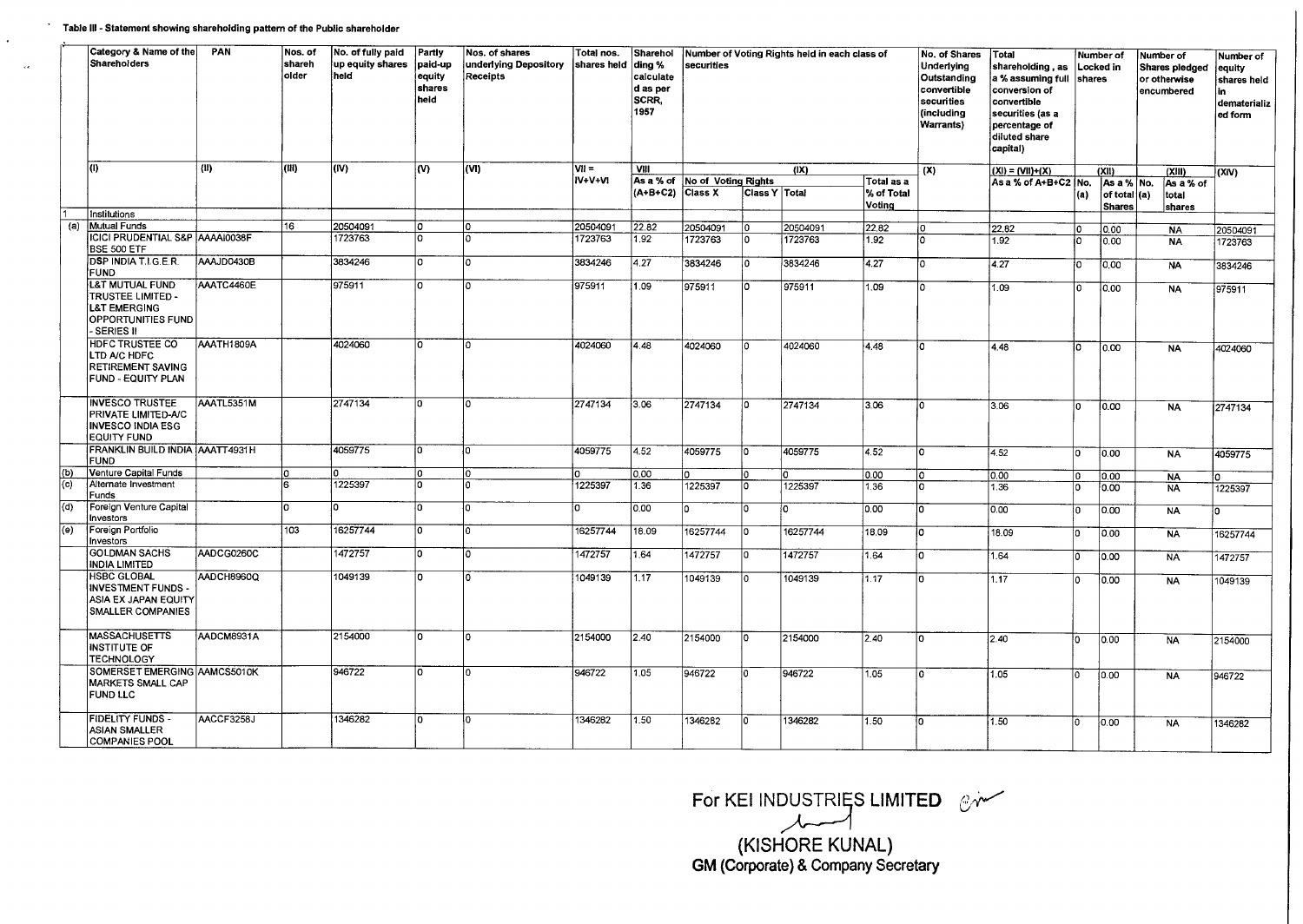| l(f)               | Financial Institutions/<br><b>Banks</b>                                                  |            |       | 679      | In. | ١o  | 1679.    | 0.00           | 679      | ln.      | $\sqrt{679}$ | 0.00   | In.      | 0.00          |              | 0.00              | <b>NA</b> | 679                |
|--------------------|------------------------------------------------------------------------------------------|------------|-------|----------|-----|-----|----------|----------------|----------|----------|--------------|--------|----------|---------------|--------------|-------------------|-----------|--------------------|
| (a)                | Insurance Companies                                                                      |            |       | 1554522  | ln. | l٥  | 1554522  | 1.73           | 1554522  | $\Omega$ | 1554522      | 11.73  | l٥       | 1.73          |              | 0.00              | <b>NA</b> |                    |
|                    | <b>TATA AIA LIFE</b><br><b>INSURANCE CO LTD</b><br>Unit Link ED MULTI<br><b>CAP FUND</b> | AABCT3784C |       | 1368300  |     |     | 1368300  | 1.52           | 1368300  | In       | 1368300      | 1.52   | n        | 1.52          | n.           | 0.00              | <b>NA</b> | 1554522<br>1368300 |
| (h)                | Provident Funds/<br>Pension Funds                                                        |            | I٥    | ١o       | In  | lo. | l٥       | 0.00           | l٥.      | ۱n.      | In.          | 10.00. | n.       | 0.00          | In           | 0.00              | <b>NA</b> |                    |
| l (i)              | Any Other (Foreign<br>Institutional Investor)                                            |            | ١n    | 'n       | ln. | lo  | In       | 0.00           | l0.      |          |              | 0.00   | $\Omega$ | 0.00          | ìn           | 0.00              | <b>NA</b> |                    |
|                    | Sub-Total (B)(1)                                                                         |            | 130   | 39542433 | lo. | lo. | 39542433 | 44.01          | 39542433 |          | 39542433     | 44.01  | Ō        | 44.01         | ١o           | 0.00              | <b>NA</b> | 39542433           |
|                    | Central Government/<br>State Government(s)/<br>President of India                        |            |       | ۱n       | I∩  | ۱n  |          | 0.00           |          |          |              | 0.00   |          | 0.00          |              | 0.00              | <b>NA</b> |                    |
|                    | Sub-Total (B)(2)                                                                         |            | lo.   | ۱o       | lo. | lo. | l٨       | 0.00           | lo.      | n.       | lo.          | 0.00   | 'n       | 0.00          | ın           | 0.00              | <b>NA</b> | l۵                 |
|                    | Non-institutions                                                                         |            |       |          |     |     |          |                |          |          |              |        |          |               |              |                   |           |                    |
| (a)                | Individuals -                                                                            |            |       |          |     |     |          |                |          |          |              |        |          |               |              |                   |           |                    |
|                    | Individual<br>shareholders holding<br>nominal share capital up<br>to Rs. 2 lakhs.        |            | 75446 | 10461703 | I٥  | In  | 10461703 | 11.64          | 10461703 | ۱o       | 10461703     | 11.64  |          | 11.64         | ۱n           | $\overline{0.00}$ | <b>NA</b> | 10380437           |
|                    | Individual<br>shareholders holding<br>nominal share capital in<br>excess of Rs. 2 lakhs. |            |       | 1817536  | ۱n. | lo. | 1817536  | $ 2.02\rangle$ | 1817536  | n.       | 1817536      | 2.02   | In.      | $\sqrt{2.02}$ | 'n           | 0.00              | <b>NA</b> | 1817536            |
| (b)                | NBFCs registered with<br>RBI                                                             |            | l٥    | ۱o       | In. | I٥  | In.      | 0.00           | łn       | l٥       | l٥           | 0.00   | l∩       | 0.00          | ١n           | 0.00              | <b>NA</b> | In                 |
|                    | Employee Trusts                                                                          |            | ۱n    | In.      |     | I٥  | łn       | 0.00           | lo.      | I۵       | I٥           | 0.00   | lo:      | 0.00          | ١n           | 0.00              | <b>NA</b> |                    |
| $\left( d \right)$ | Overseas Depositories<br>(holding DRs) (balancing<br>figure)                             |            |       |          |     | ١n  |          | 0.00           | I∩       | $\Omega$ | In           | 0.00   | ln.      | 0.00          |              | 0.00              | <b>NÁ</b> | In                 |
| (e)                | Any Other:                                                                               |            |       |          |     |     |          |                |          |          |              |        |          |               |              |                   |           |                    |
|                    | Bodies Corporate:                                                                        |            | 465   | 1129471  |     | ١o  | 1129471  | 1.26           | 1129471  | ۱n       | 1129471      | 1.26   | l٥       | 1.26          | 10           | $\overline{0.00}$ | <b>NA</b> | 1129471            |
|                    | Unclaimed Suspense A/c<br><b>IEPF</b>                                                    |            |       | 183442   |     | I∩  | 183442   | 0.20           | 183442   | ln.      | 183442       | 0.20   | l٥       | 0.20          | ١n           | 0.00              | <b>NA</b> | 183442             |
|                    | NRI/OCB                                                                                  |            | 1656  | 577372   | In. | lo. | 577372   | 0.64           | 577372   | ln.      | 577372       | 0.64   | l٥       | 0.64          | $\mathsf{I}$ | 0.00              | <b>NA</b> |                    |
|                    | <b>Clearing Member</b>                                                                   |            | 145   | 472728   | lo. | łó. | 472728   | 10.53          | 472728   | In.      | 472728       | 0.53   | łо       | 0.53          | ١n           | 0.00              | <b>NA</b> | 559872<br>472728   |
|                    | Trust                                                                                    |            | Ι۹    | 93112    | In. | I۵  | 93112    | 0.10           | 93112    | 1o.      | 93112        | 0.10   | ÌО       | 0.10          |              | 0.00              | <b>NA</b> | 93112              |
|                    | Directors and their<br>Relatives                                                         |            | I۵    | 324491   | lo. | łn  | 324491   | 0.36           | 324491   | lo.      | 324491       | 0.36   | İn       | 0.36          |              | 0.00              | <b>NA</b> | 324491             |
|                    | Sub-Total (B)(3)                                                                         |            | 77738 | 15059855 | ١o  | ١o  | 15059855 | 16.76          | 15059855 |          | 15059855     | 16.76  | l٥       | 16.76         | ١o           | 0.00              | <b>NA</b> | 14961089           |
|                    | <b>Total Public</b><br>Shareholding (B)=<br>$(B)(1)+(B)(2)+(B)(3)$                       |            | 77868 | 54602288 | lo. | ١n  | 54602288 | 60.77          | 54602288 | lo.      | 54602288     | 60.77  | ١n       | 60.77         | ١n           | 0.00              | <b>NA</b> | 54503522           |

 $\frac{1}{\sqrt{2}}$ 

For KEI INDUS FRIES LIMITED

(KISHORE KUNAL) **GM** (Corporate) & Company Secretary

 $Q^{\prime}$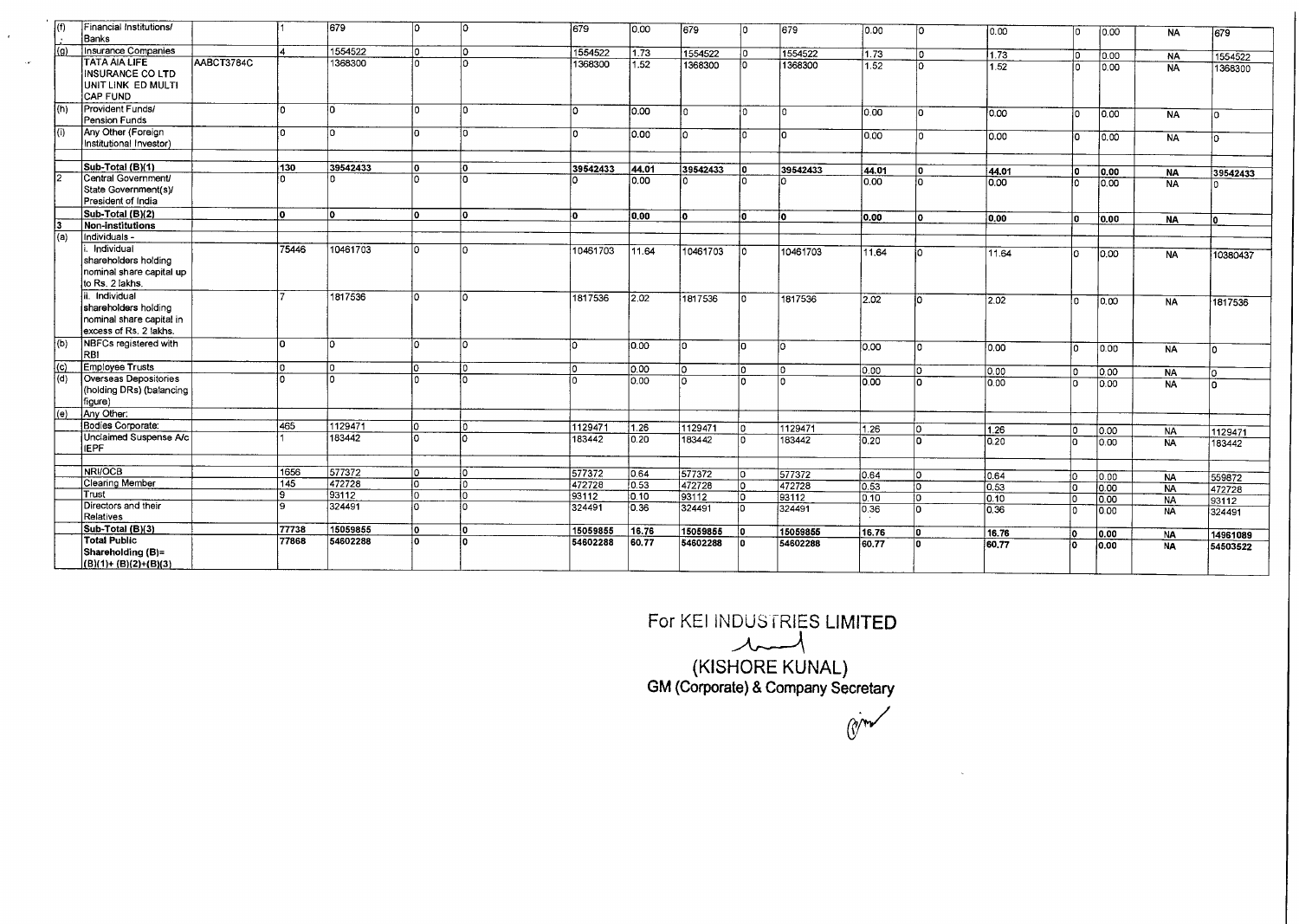Table III - Details of shares which remain unclaimed may be given here along with details such as number of shareholders, outstanding shares held in demat/suspense account, voting rights which are frozen\*<br>Sr. No No. Shareh

|     |                   | No. of Shares held whose |
|-----|-------------------|--------------------------|
| lNo | INo. Shareholders | voting rights are frozen |
|     |                   | 183442                   |

 $\mathcal{L}_{\mathbf{z}}$  .

the state of the dividend has been unpaid/unclaimed for seven consecutive years have been transferred to investor Education and Protection (IEPF) Authority and voting rights of the shareholders have been frozen as per the Companies Act, 2013 read with Investor Education Protection Fund Authority (Accounting, Audit, Transfer and Refund) Rules, 2016.

Table IV - Statement showing shareholding pattern of the Non Promoter- Non Public shareholder

|     | Category & Name of the PAN<br>Shareholders |      | No. of<br>shareh<br>older | No. of fully paid Partly<br>up equity shares<br>held | paid-up<br> equity<br><b>shares</b><br>held | Nos. of shares<br>underlying Depository<br>Receipts | Total no.<br>shares held ding % | Sharehol<br>calculate<br>d as per<br>SCRR,<br>1957 | securities |                      | Number of Voting Rights held in each class of |                       | No. of Shares<br>Underlying<br>Outstanding<br>convertible<br>securities<br>(including<br>Warrants) | Total shareholdin<br>∤g,asa %<br>assuming full<br>conversion of<br>convertible<br>securities (as a<br>percentage of<br>diluted share<br>capital) | <b>shares</b> | Number of<br>Locked in | Number of<br>Shares piedged equity<br>or otherwise<br>encumbered | Number of<br>shares held<br>dematerializ  <br>ed form |
|-----|--------------------------------------------|------|---------------------------|------------------------------------------------------|---------------------------------------------|-----------------------------------------------------|---------------------------------|----------------------------------------------------|------------|----------------------|-----------------------------------------------|-----------------------|----------------------------------------------------------------------------------------------------|--------------------------------------------------------------------------------------------------------------------------------------------------|---------------|------------------------|------------------------------------------------------------------|-------------------------------------------------------|
|     |                                            | (11) | lam)                      | $ $ (IV)                                             | (V)                                         | (V )                                                | (VII =                          | (VIII)                                             |            | $( X\rangle$         |                                               | Total as $a \mid (X)$ |                                                                                                    | (X )                                                                                                                                             |               | (XII)                  | (XIII)                                                           | (XIV)                                                 |
|     |                                            |      |                           |                                                      |                                             |                                                     | IV+V+VI)                        | As a % of                                          |            |                      | No. of Voting Rights                          | % of Total            |                                                                                                    |                                                                                                                                                  | No.           | As a % No.             | As a % of                                                        |                                                       |
|     |                                            |      |                           |                                                      |                                             |                                                     |                                 | $(A+B+C2)$ Class X                                 |            | <b>Class Y Total</b> |                                               | Voting                |                                                                                                    |                                                                                                                                                  |               | of total               | total                                                            |                                                       |
|     | Custodian/DR Holder                        |      |                           |                                                      |                                             |                                                     |                                 |                                                    |            |                      |                                               | rights                |                                                                                                    |                                                                                                                                                  |               | Shar                   | <b>shares</b>                                                    |                                                       |
| (a) | Name of DR Holder                          |      |                           |                                                      |                                             |                                                     |                                 | 0.00                                               |            |                      |                                               | 0.00                  |                                                                                                    | 0.00                                                                                                                                             |               | 0.00                   | <b>NA</b>                                                        |                                                       |
|     | <b>Employee Benefit Trust</b>              |      |                           |                                                      |                                             |                                                     |                                 | 0.00                                               |            |                      |                                               | 0.00                  |                                                                                                    | 0.00                                                                                                                                             |               | 0.00                   | <b>NA</b>                                                        |                                                       |
|     | (under SEBI (Share                         |      |                           |                                                      |                                             |                                                     |                                 |                                                    |            |                      |                                               |                       |                                                                                                    |                                                                                                                                                  |               |                        |                                                                  |                                                       |
|     | based Employee Benefit)                    |      |                           |                                                      |                                             |                                                     |                                 |                                                    |            |                      |                                               |                       |                                                                                                    |                                                                                                                                                  |               |                        |                                                                  |                                                       |
|     | Regulations, 2014)                         |      |                           |                                                      |                                             |                                                     |                                 |                                                    |            |                      |                                               |                       |                                                                                                    |                                                                                                                                                  |               |                        |                                                                  |                                                       |
|     | Total Non-Promoter-                        |      |                           |                                                      |                                             |                                                     |                                 | 0.00                                               |            |                      |                                               | 0.00                  |                                                                                                    | 0.00                                                                                                                                             |               |                        |                                                                  |                                                       |
|     | Non Public                                 |      |                           |                                                      |                                             |                                                     |                                 |                                                    |            |                      |                                               |                       |                                                                                                    |                                                                                                                                                  |               |                        |                                                                  |                                                       |
|     | Shareholding (C)=                          |      |                           |                                                      |                                             |                                                     |                                 |                                                    |            |                      |                                               |                       |                                                                                                    |                                                                                                                                                  |               |                        |                                                                  |                                                       |
|     | $  (C)(1)+(C)(2)$                          |      |                           |                                                      |                                             |                                                     |                                 |                                                    |            |                      |                                               |                       |                                                                                                    |                                                                                                                                                  |               |                        |                                                                  |                                                       |

For KEI INDUSTRIES LIMITED (KISHORE KUNAL) GM (Corporate) & Company Secretary

 $\mathbb{C}$